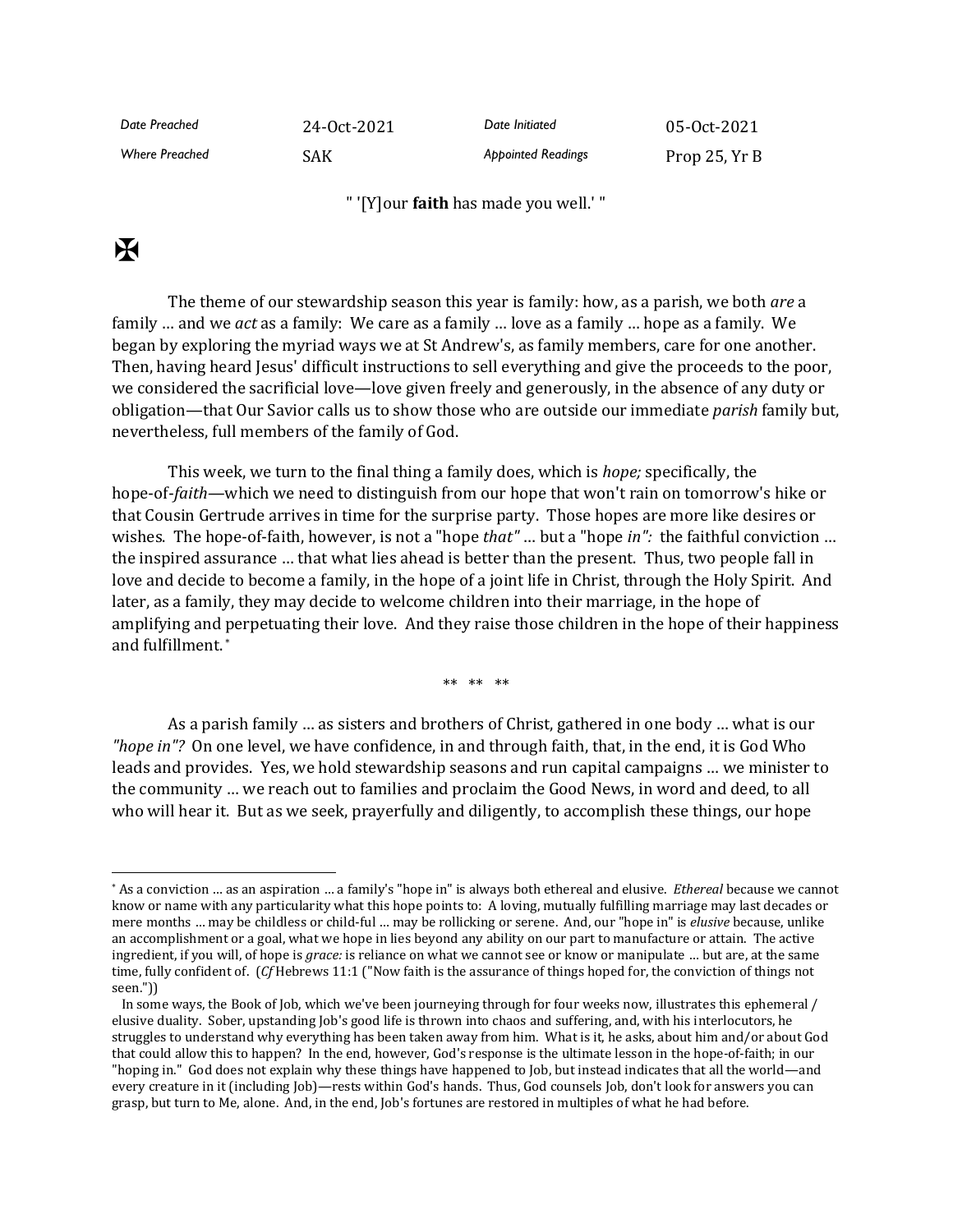always rests in God, alone. By tethering our parish family's mission to Christ, we are confident that He will lead us to fulfilling … that is, a holy and grace-filled … outcomes.

But *that* "hope in" … a hope that stems from our *own* good works … a hope measured on a human scale … isn't the final hope of … and *in* … faith. No, our overarching "hope in" … the hope that *constitutes* us as a parish and *binds* us as a family … doesn't rest in things we can envision or plan or create ourselves. The reason our family has gathered here this morning … and has been Sunday-morning-after-Sunday-morning since the 1750s … is our *hope in Jesus:*

that, in Him, the ugly unfairness and bitter disappointment of human existence will be righted; that, in Him, we will be freed from the shackles of human jealousy, possessiveness and prejudice; that, in Him, all the inadequacies of our broken, sin-strewn lives will be entirely forgiven; that, in Him, we will be released from the bondage of free will and service to self alone … and will, at last, "delight in God's will and walk in God's ways";

that, in Him, lies an eternity of existence exactly as God created and intended us to be, rejoicing at the foot of Our Savior's throne in Heaven.

This … *this* is the ultimate hope in Jesus that has gathered our parish family here, for more the 250 years, through all manner of revolutions, civil wars, world wars, armed conflicts, wars on terror and forever-wars: We stand as a beacon of our hope in **redemption**: All sins are forgiven, we proclaim to the world.

This … *this* is the irrevocable hope in Jesus that has united us as generations of Kent farmers and miners and charcoal-burners and shopkeepers; of Kent constables and railroaders and teachers and mechanics: We've joined hands, lifted our voices and sung out our hope in **salvation**: Our end is in God, and *God is good,* we promise, in faith, to all who will hear.

This … *this* is the infinite and inexplicable hope in Jessu that has sustained our parish family through depressions and booms; through disasters and miracles; through injustice and reconciliation; through exploitation and equity. Whatever the season, whatever the prevailing winds of society, St Andrew's has *stood,* **|** planted and fixed here at the corner of Bridge and Main: our very presence a living testament to our hope in **resurrection**: Our lives shall not end but shall be perfected, in Christ, we preach,

every time that BELL is tolled … every time that BOOK is read … every time that WATER is splashed … every time that BREAD is broken … every time that GRASS is mowed or that CASSEROLE is served or that CLASS is taught or that TEAR of loneliness is dried, in love, or that PANG of suffering is softened, in charity.

For the single most important thing our parish family does is *exist:* In our existence … in our coming together and being together … in our caring for one another and showing sacrificial love to others … in our rejection of the world's values in favor of God's … in *all* of these things, we *hope …*  we *are* hope. We are the hope of the Father Who creates us… the hope of Christ Who saves us … the hope of the Spirit Who sustains us. And our family's hope—our *"hope in"*—shows a weary, restless, dissatisfied, searching and *hope* **|** *less* world the one-and-only path to consummate and eternal peace … which is Jesus Christ.